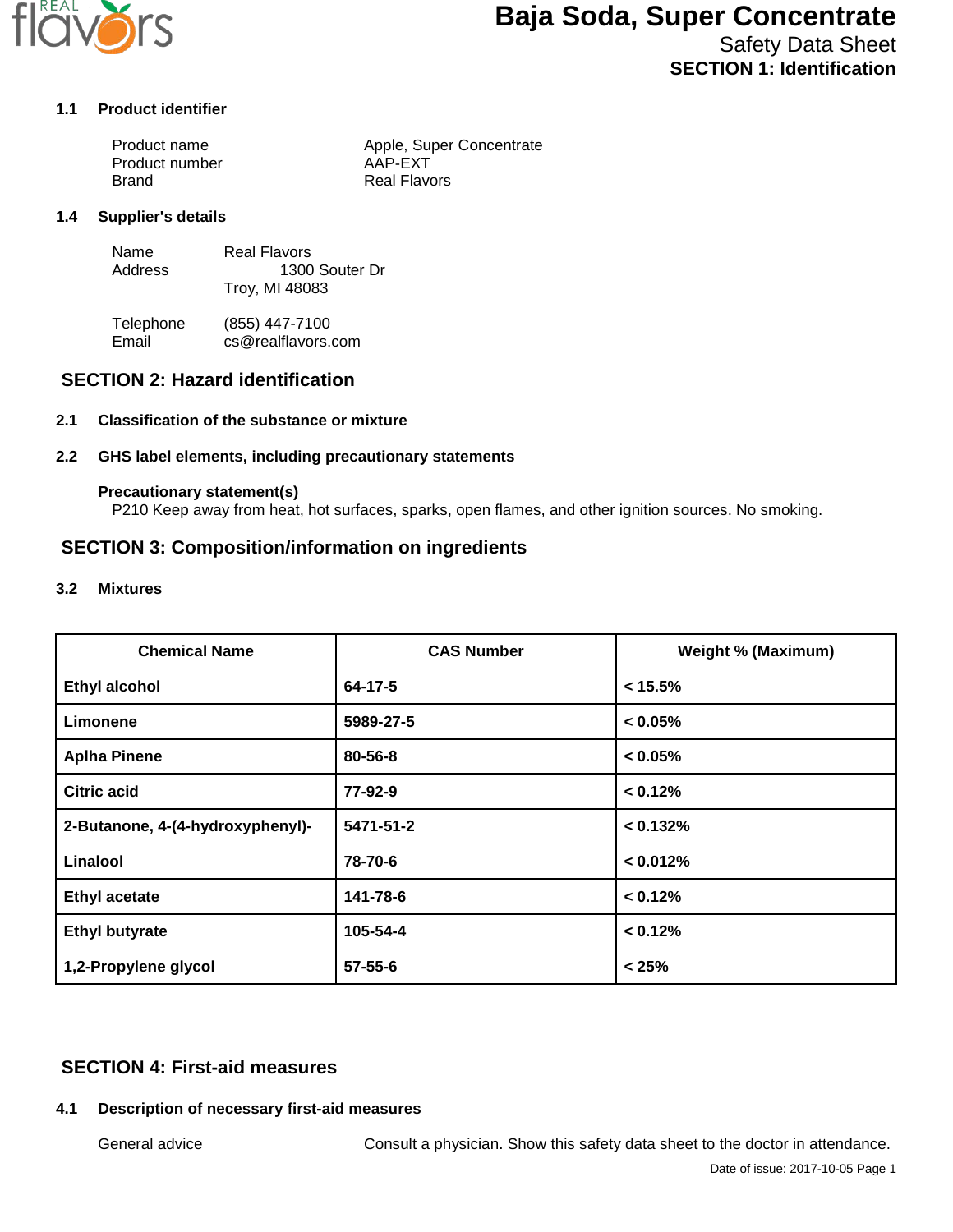

# **Baja Soda, Super Concentrate**

## Safety Data Sheet

| If inhaled              | No data available. Do NOT induce vomiting. Never give anything by mouth to<br>an unconscious person. Rinse mouth with water. Consult a physician.<br>Wash off with soap and plenty of water. Get medical attention if symptoms<br>occur. |  |
|-------------------------|------------------------------------------------------------------------------------------------------------------------------------------------------------------------------------------------------------------------------------------|--|
| In case of skin contact |                                                                                                                                                                                                                                          |  |
| In case of eye contact  | Rinse thoroughly with plenty of water for at least 15 minutes. Get medical<br>attention if symptoms occur.                                                                                                                               |  |

## **SECTION 5: Fire-fighting measures**

#### **5.1 Suitable extinguishing media** Use extinguishing media appropriate for surrounding fire.

**5.2 Specific hazards arising from the chemical** No data available.

#### **5.3 Special protective actions for fire-fighters** Wear self-contained breathing apparatus for firefighting if necessary.

## **SECTION 6: Accidental release measures**

**6.1 Personal precautions, protective equipment and emergency procedures** Use personal protective equipment. Avoid breathing vapours, mist or gas. Ensure adequate ventilation. Evacuate personnel to safe areas. For personal protection see section 8.

#### **6.2 Environmental precautions**

Prevent further leakage or spillage if safe to do so. Do not let product enter drains.

#### **6.3 Methods and materials for containment and cleaning up**

Sweep up and shovel. Do not flush with water. Keep in suitable, closed containers for disposal. Contain spillage, soak up with non-combustible absorbent material, (e.g. sand, earth, diatomaceous earth, vermiculite) and transfer to a container for disposal according to local / national regulations (see section 13)

## **SECTION 7: Handling and storage**

#### **7.1 Precautions for safe handling**

Avoid contact with skin and eyes. Avoid inhalation of vapour or mist. Use explosion-proof equipment. Keep away from sources of ignition - No smoking.Take measures to prevent the build up of electrostatic charge. For precautions see section 2.2.

#### **7.2 Conditions for safe storage, including any incompatibilities**

Keep container tightly closed in a dry and well-ventilated place. Containers which are opened must be carefully resealed and kept upright to prevent leakage.

## **SECTION 8: Exposure controls/personal protection**

#### **8.3 Individual protection measures, such as personal protective equipment (PPE)**

#### **Body protection**

Skin Protection: None required with normal household use. Industrial Setting: Protective gloves (for hands) and protective clothing are required where repeated or prolonged skin contact may occur.

#### **Respiratory protection**

No data available.

#### **Environmental exposure controls**

Do not let product enter drains.